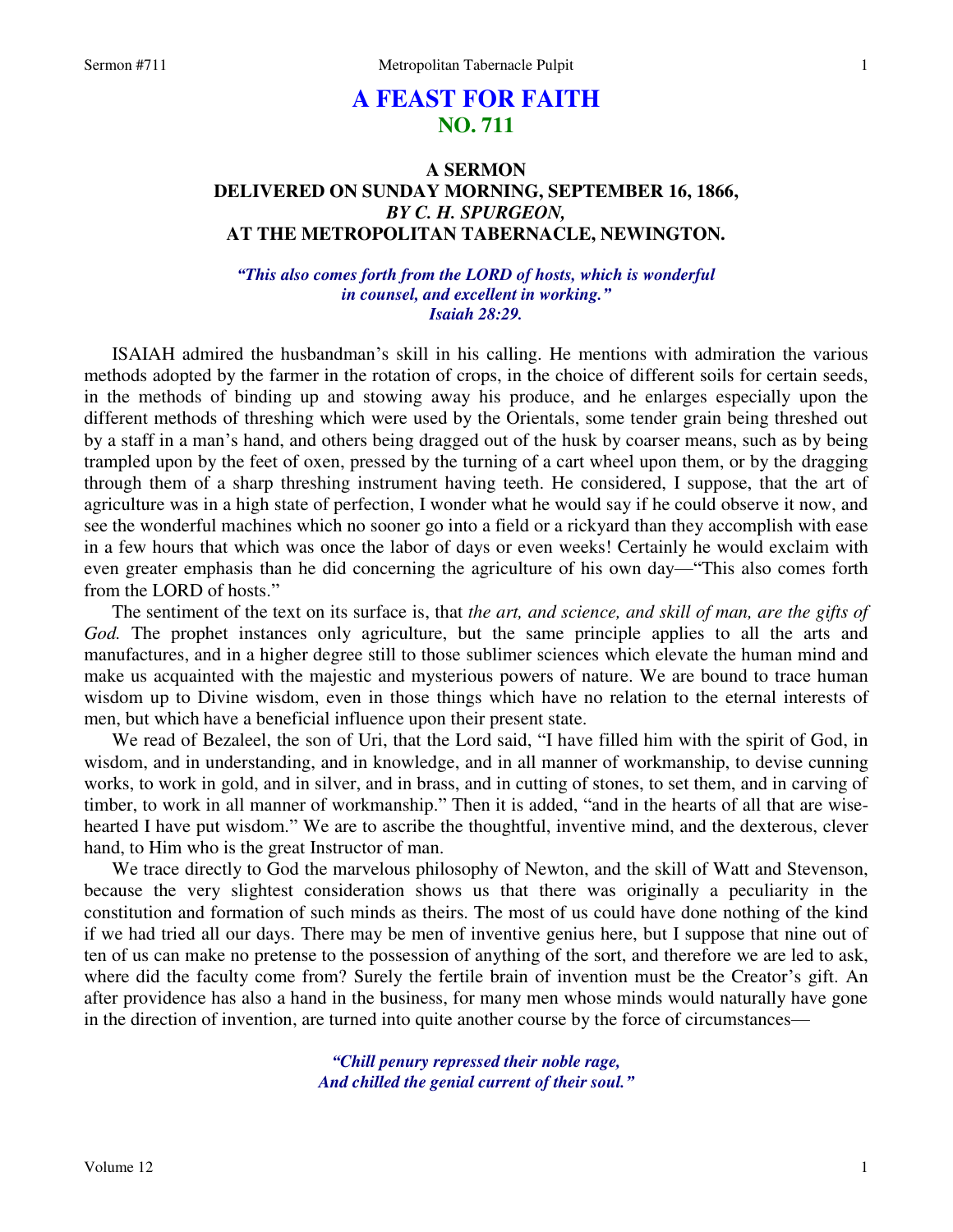It was surely God's providence which in other cases found a channel for the natural passion, and allowed the soul to flow as it willed. And how often, too, some of the greatest inventions have been due to the simplest accidents! The puffing of steam from a kettle, or the falling of an apple from a tree have led thoughtful minds to discover great and important truths, and who shall attribute these circumstances to any but to Him, who "works all things according to the counsel of His will," and who gives wisdom to the wisest of the sons of men? Let us adore the Mighty God, not only as we read our Bibles, but as we traverse the halls of art and science, and visit the exhibitions which in these days of ours are being reared on every side. Let us make man's skill speak to us of God's glory, and as we look upon them, instead of saying, "Great are you, O man! and great are the marvels of your genius," let us say, "Great are You, O God! in thus instructing man, and guiding him to those principles and properties of matter, by the knowledge of which his mortal existence is cheered and brightened."

The drift of the writer of the text is this, *if God thus instructs man in wisdom, how wise must He be Himself!* If the mere rays which come from Him convey to us so much light that we are perfectly astonished at what man can do, what must be the infinite wisdom in counsel, and the excellence of working which are to be discovered in God Himself! If the human mind at last has linked two fardivided continents together, and annihilated space and time, and even made the old ocean to be the preserver rather than the destroyer of the slender line along which the fluid lightning flashes at man's bidding—if man has bridged the mightiest rivers, and has forced his roads through pathless forests and rocky mountains, being taught so to do by God, then what cannot God do? If the pupil, the poor puny pupil, can accomplish these marvels, what cannot the Master perform? Must He not be wonderful in His counsel? Must He not be excellent in His works? Thus the prophet conducts our mind from man to God. I wish that all teachers did the same, but how many there are whose main business appears to be to divert the mind from God, and to ignore His existence!

There are two things which shall occupy our attention this morning, the first is—*the vision of God which the text presents to us,* and the second is—*the lesson which such a vision is calculated to teach us.* **I.** First, let us behold THE VISION OF GOD WHICH IS PRESENTED TO US IN THE TEXT.

The Lord of hosts is seen by the enlightened eye, first of all in His council-chamber, and then in His great workshop, and in both He is the subject of prophetic admiration, He is "wonderful in counsel," He is "excellent in working."

Let us remark at the outset that *it is clear from the text that God does not work without a plan.* God has not left the world to chance. There are some men who are always kicking against the doctrine of an eternal purpose, and who grow angry if you assert that God has settled what shall occur. It is by the consent of all agreed that man is foolish if he works without a plan, and yet they cry out when we insist that God also, in all His working, is fulfilling a well-arranged design. Depend upon it, however, let men rebel against this truth as they will, that God has determined the end from the beginning. He has left no screw loose in the machine, He has left nothing to chance or accident.

Nothing with God is the subject of an "if," or a "peradventure," but even the agency of man, free as it is, as untouched and undisturbed as if there were no God, even this is guided by His mysterious power, and works out thoroughly His own purpose in every jot and tittle. He wings the thunderbolt, and shall He not guide the most passionate spirit? He puts a bit into the mouth of the whirlwind, and shall He not control the most ambitious will? He takes care that even the sea shall come no farther than He bids it, and shall not the heart of man be equally subject to the Divine purpose? Yielding to man his free agency, giving to him his responsibility, leaving him as free as if there were no purpose and no decree, yet the eternal JEHOVAH works out His plans, and achieves His purpose to the praise of His glory.

The great principle of the text is that *God has a plan, and that this plan is wonderful in itself, and is found to be excellent when it is carried out.* This may be illustrated in many ways, and let us remark at once that *it is illustrated in nature.* All creation is full of traces of design. It is true that the Lord took no counsel with His angels, nor sought direction from any beings. "With whom took he counsel, and who instructed him?" He alone meted out the heavens with a span, and weighed the mountains in scales, and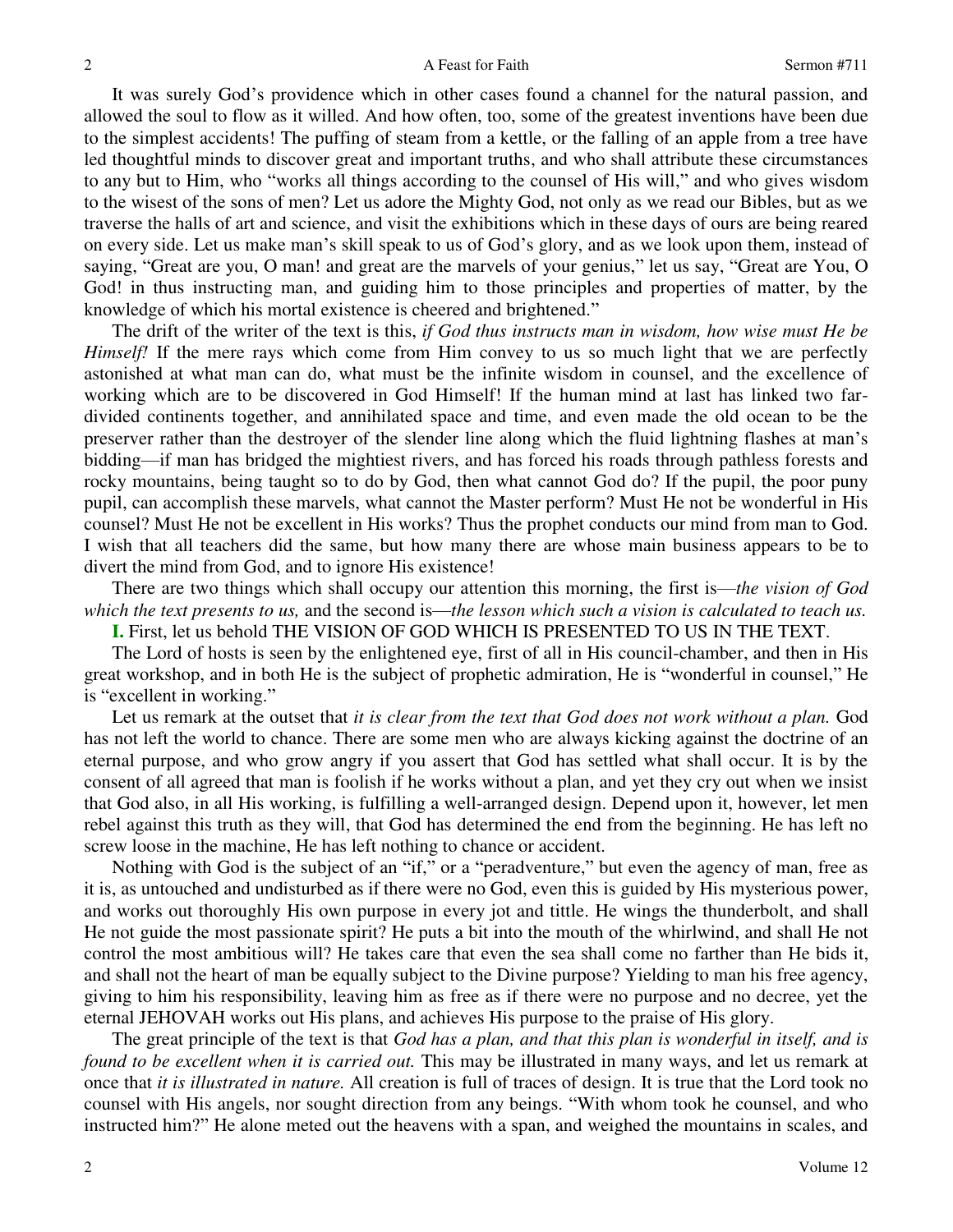the hills in a balance, but they were weighed and measured, and nothing was made without the most accurate calculation. Even that which appears to us to be irregular in the Divine work is only undiscovered order. The stars seem cast about upon the floor of heaven as men might fling gold dust from their hands, yet there is not a single star whose place might be altered without mischief to the whole arrangement. Who that has studied astronomy does not know that the size of every planet, its place in the solar system, the density of its matter, the length of its year, and everything connected with it, is arranged upon a scale so accurate that they can be calculated by the mathematician with the utmost nicety? Such is the wisdom manifested in the arrangement of those ponderous orbs of heaven. And here on earth is it not one of the clearest arguments for Godhead that design is visible everywhere?

Take the meanest animal, or the most minute insect, and you will find in it the most admirable contrivances to suit the habits of the creature and to make it happy in its condition. Nay, these creatures not only show design, but supply proof that the design is excellent in its working, for every fish that passes through the paths of the sea declares in its easy and graceful motion that the plan of its formation works admirably, and so with every bird and beast. No creature has to go to its Creator and complain, "There is a defect in my structure, I cannot carry out the end for which I was designed." Our own bodies, too, so curiously wrought, full of nerves and muscles, the matchless needlework of God's patient fingers, have about them, if we did but observe them, ten thousand proofs of the surpassing foresight and masterly art of the great Maker. Oh that being so wondrously made by God we might feel bound to show forth His praise!

Beloved friends, a second illustration of this truth may very easily be drawn from *providence*. The great providential operations of God are all the result of His fore-determined purpose and decree. From the first moment when Hiddekel and Euphrates with their silvery flood rolled joyously through the midst of Paradise, rippling over sands of gold, down to the last great day when the mighty angel shall stand upon the sea and upon the earth, and swear by Him that lives forever and ever that time shall be no longer, everything that has moved or shall move in heaven, and earth, and hell, has been, is, and shall be, according to the counsel and foreknowledge of God, fulfilling a purpose holy, just, wise, and unalterable. The whole poem of providence, when it shall be read in the light of eternity, shall be found worthy of the Infinite Mind.

Even that part of human history which has been already written, though it may appear unintelligible at first sight, when it comes to be thoroughly studied has an explanation very near at hand. Did not God, age by age, prepare the world for the coming of the Lord Jesus in the flesh, and is He not now preparing it for His second coming in His glory? All the way up till now every lover of the Lord will see that the awful wheels of Providence have worked with excellent regularity. Empires have fallen, but the truth has risen. Dynasties have perished, but immortal principles have conquered. Slaughter has sown her seed in crimson furrows, but liberty has ultimately reaped the golden harvest. Famine and pestilence have made the earth to quake beneath their terrible footsteps when they came as messengers of the avenging God, but flowers of goodness have sprung up in their awful foot-tracks. The most fearful calamities have hidden us beneath their wings from calamities yet greater. The mischief of a day has begotten for us blessings which have endured for ages. God has shown in providence, even until now, that He is wonderful in design and excellent in working.

But, believer, perhaps you will be more interested if I say that *your own personal experience of that providence* goes to prove this with equal clearness. Oh! how wondrous in design has God been in His dealings with you! You have felt many trials, and you are not able to understand the reason of it all, you have been sitting down by the side of the vast sea of providence, and you have been asking—Why this? and why that? and trying to fathom the mystery with the shallow line of your own judgment, but depend upon it that the needs-be for all that you have suffered has been most accurately determined by God. You must have seen that He overrules all things for your good. Have you not to thank God today, you grey-headed saints, for the afflictions of your youth? And as to the trials of your riper years, can you not say of them, "Before I was afflicted I went astray, but now have I kept Your Word"? You lost a friend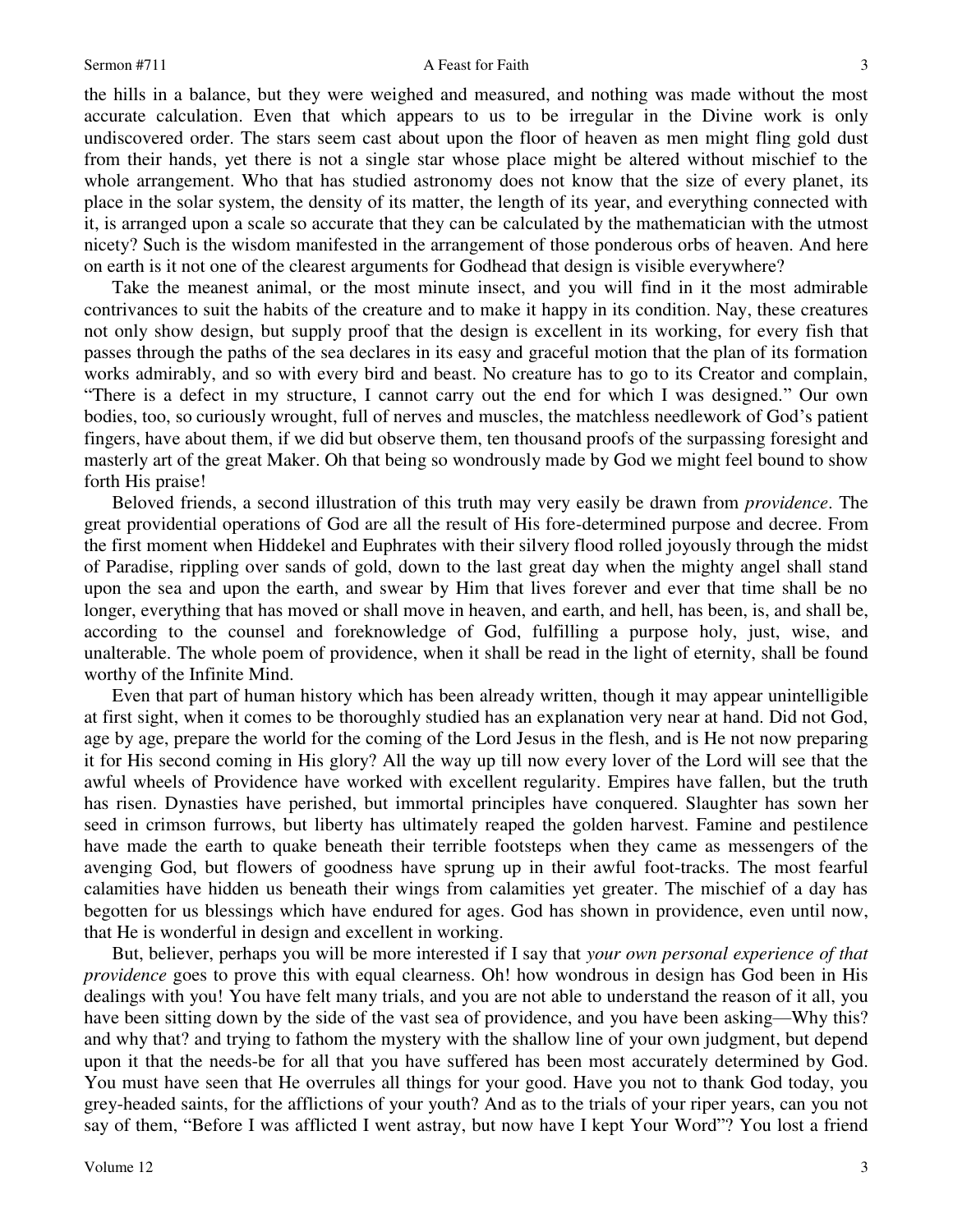once, but you never knew how much you gained by that loss, nor how much misery that trial spared you. Some of you might never have been saved at all, were it not that, like Manasseh you were taken among the thorns. You had determined to live and die a worldling, and if the house in which you lived so comfortably had not been consumed with fire you would have dwelt there still, but now you are a stranger and a sojourner, and are looking for "a city which has foundations, whose builder and maker is God."

Happily for you, you did not see the plan of your life when you commenced it, but equally happy for you is it that there was such a plan, that your life has been arranged on the best possible principles, so that if you had been gifted with unerring wisdom, you would have arranged a life for yourselves exactly similar to the one through which you have passed. I know you will say, "Well, to begin with, I would not have been born a child of poverty if I could have helped it, I would have prospered in business if I could have had my own way, I would have been in quite another locality from that in which I now reside if I could have had my own choosing." Yet, be persuaded that in every deviation from your past lot, you would have been rushing into peril, and the happy results of which you will have to sing in heaven might have been prevented had there been an alteration in any degree in God's dealings with you.

Many of you will be more pleased with another illustration. The wondrous planning of the excellent Worker is plainly seen in *the great economy of redemption*. Well may angels desire to look into the scheme by which God ordained that fallen man should rise by his fall, and should rise by a means similar to that by which he fell, while God should be glorified even more than if sin had never entered. Redemption is the most divine of God's thoughts. It is marvelous that He should give His own Son to be incarnate for the sake of His creatures, that God the mighty Maker should appear in human flesh and become a man, so that fallen, sinful, and miserable man might be lifted up, and become the son of God.

What a dream was that of Jacob when he saw the ladder the foot whereof rested upon the earth and the top whereof reached up to the seventh heaven. That dream is more than realized when I see the foot of the ladder in the humanity of Christ, fixed in Bethlehem's manger, or if you will at Calvary's cross, and then behold the top of that ladder reaching up to the eternal throne, where He reigns as "God over all, blessed forever," who was also "the Son of Man." When I look at each of the rungs of that ladder, and see the proofs of Divine love in the Savior's sighs and tears, and bloody sweat, and passion, and death, I am lost in wonder. Truly it is a matchless scheme by which justice has its due, and mercy has its sway, by which vengeance is satisfied, holiness is gratified, and yet love and mercy, uncontrolled and unlimited, sway their silver scepter among the sons of men. When I see this great sight those words of Isaiah's ring with a bell-like music in my ears, "He is wonderful in counsel."

But, beloved, when you see redemption wrought out, and when you think that God really gave His only Son and that this Son actually did come to Bethlehem, really lived among the sons of men, bowed His neck to the yoke of obedience, and gave His hands to the nails, and His side to the spear—that His death was no fiction, but a grand reality—when you see that redemption completed by the resurrection of the Master, and hear the angelic shouts as He ascends on high, leading captivity captive, and see heaven lit up with a supernal splendor as He mounts to His well-earned throne, you then find that He is as wonderful in the carrying out of redemption as He is in the proposing of it, that He is wonderful in counsel, and that He is also excellent in working.

Then, brethren, turning from redemption itself, look at *the Gospel,* and see how wonderful in counsel God was in that matter. If we were to hold a parliament of the wise men of England to settle the Gospel, I will undertake to declare now what the Gospel would be. I am sure as to the result, the majority of the members would decide that the Gospel to be preached should be this—That men should be exhorted to do their best to "live righteously, honestly, and soberly in this present evil world," and that then through the merits of Christ, God would accept their lives, and they would be saved. Now, that happens not to be the Gospel, but the law, or rather it is neither law nor Gospel, but a mixture of both, which God despises, for it is neither hot nor cold, and He spews it out of His mouth as an abhorred thing.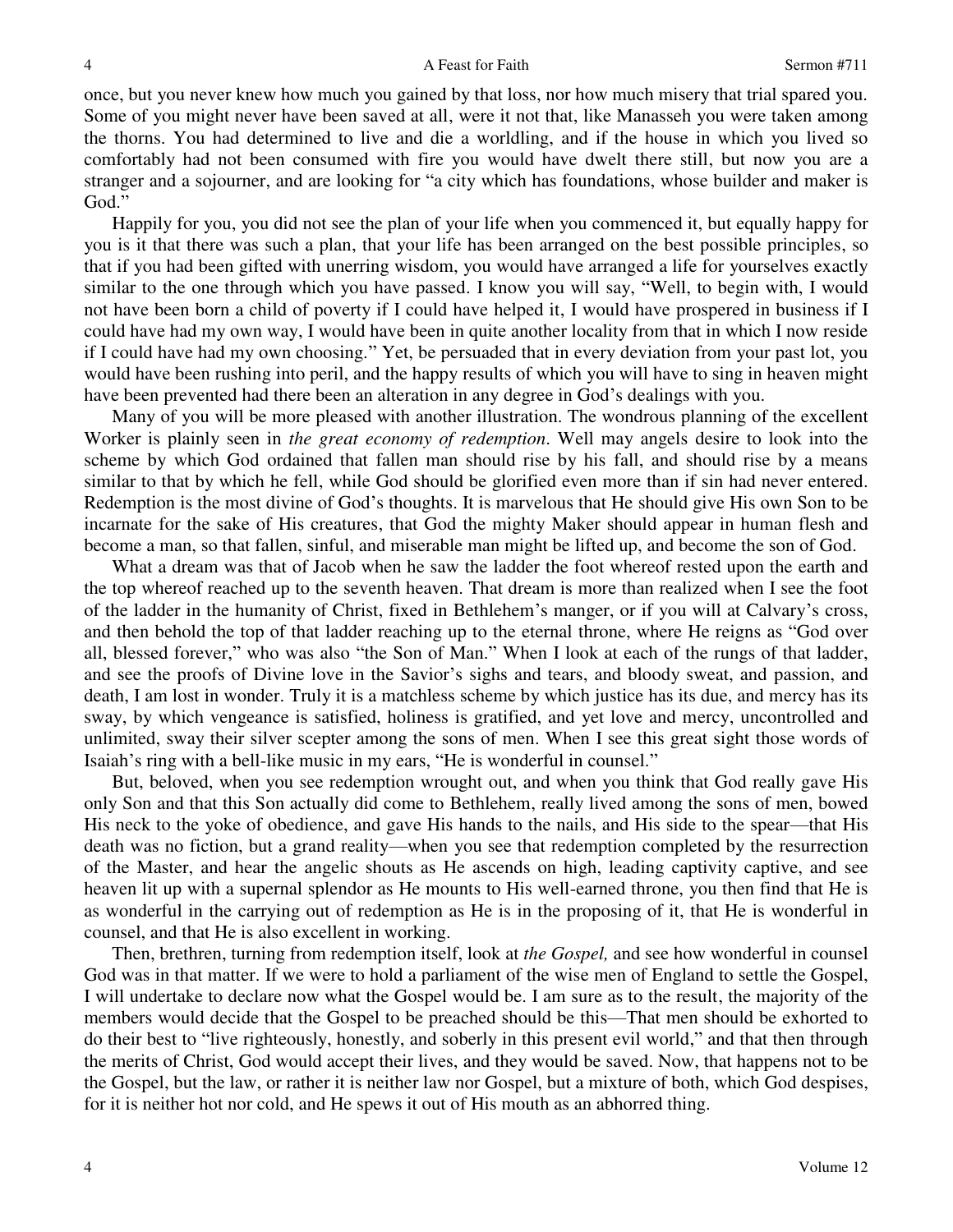The apostle Paul peremptorily, over and over again, tells us that salvation is not by works, nay, he tells us that it is not by works and grace put together, he testifies that the two principles neutralize and kill each other, and that a man must either be saved wholly as the result of God's favor, or else he must be saved altogether as the result of his own merit, for the two principles cannot in any way be combined. The Gospel which we have to preach is just the reverse of what human wisdom would advise. It is not, "do and live," but "believe and live."

Now I will show you in a moment that the Gospel which the world would propose, would be a most absurd Gospel, because it would be of no service to the very persons who need it the most. Those who walk righteously, honestly, and soberly, may be put down as those who "have no need of a physician." Why then prescribe a medicine for them? Where would the Gospel be for the sick? As for the men who feel their guilt before God, and their inability to conquer sin, what am I to say to them if the world's Gospel is the true one? I can say nothing at all to them upon this supposition, but must leave them to their destruction. If I find them lying upon the bed dying, or if I meet with them in the hour of extremity, I can have no word of comfort to whisper in their ear at all, but can only remind them that if they had lived righteously, honestly, and soberly, things would have been different with them, which is not good news but rebuke.

But now I can come to all men, whoever they may be, sunken in degradation and steeped in vice, and say to them, "In the name of God trust Christ, and you shall be saved, the past shall be forgiven you, and as you trust Christ there shall come flashing into your soul a new life, which shall make you hate the sins which have been your ruin, and make you love the ways of truth and righteousness. You shall be saved as the result of God's free favor, and the proof of it shall be that you shall be saved from the power of sin and purified from your iniquities."

This Gospel seems to me to be wonderful in its counsel because it is suited to the most abject and the most depraved, and I am a witness, among thousands of others, that it is excellent in its working. The other system I spoke of would be bad in its working. Many preachers have had to confess the uselessness of mere moral preaching, one of them said he preached up honesty till his parish swarmed with thieves. There is no instance, I believe, on record, where the mere preaching of the law made a man love God, or where the heart ever was, or ever could be, renewed by preaching good works. As well hope to make a dark-skinned person white by pelting him with snowballs.

But if it were right to do so, we could point out cases in this house this morning by scores, where the preaching of the Savior's love, the testimony of a free salvation for the undeserving, has melted the heart, has changed the morals, has in fact produced such an effect that the drunkard loves sobriety, that the harlot has become chaste, and that the most abandoned are saved. The Gospel plan is excellent in its working. The other plan, which looks as if it would repress vice, pulls up the very floodgates of it, for what you command a man not to do, that he will do, but when you come to him, not with a command, but with a sweet invitation of love, and with wooing words of comfort, bidding him look to Jesus and live, then the command which was irksome and impossible before becomes an easy yoke.

I must hardly tarry longer to illustrate this great principle, or otherwise I might have spoken upon God's plan and God's work *in inward experience.* The experience of every Christian is, in some respects, different from the experience of every other, but it is the result of God's plan. Your being led through a certain state of deep depression and of severe mental exercise is down in the Book, and as for my brother yonder, his being led through a state of exultation and rapturous delight is down in the plan too, and it is right, that in one case you should have defeat, and that in the other case you should enjoy triumph. My brother shall be made a perfect man in Christ Jesus by his joys, some excellences will be in him which nothing but joy could have fostered, you also shall be brought to spiritual development by your sorrows, and some powers shall be in you which nothing but sorrow could ever have educated in your case.

The experiences of God's servants are very like the wanderings of the children of Israel in the wilderness—they were led here, and there, and roundabout, and yet their road was the best way to

5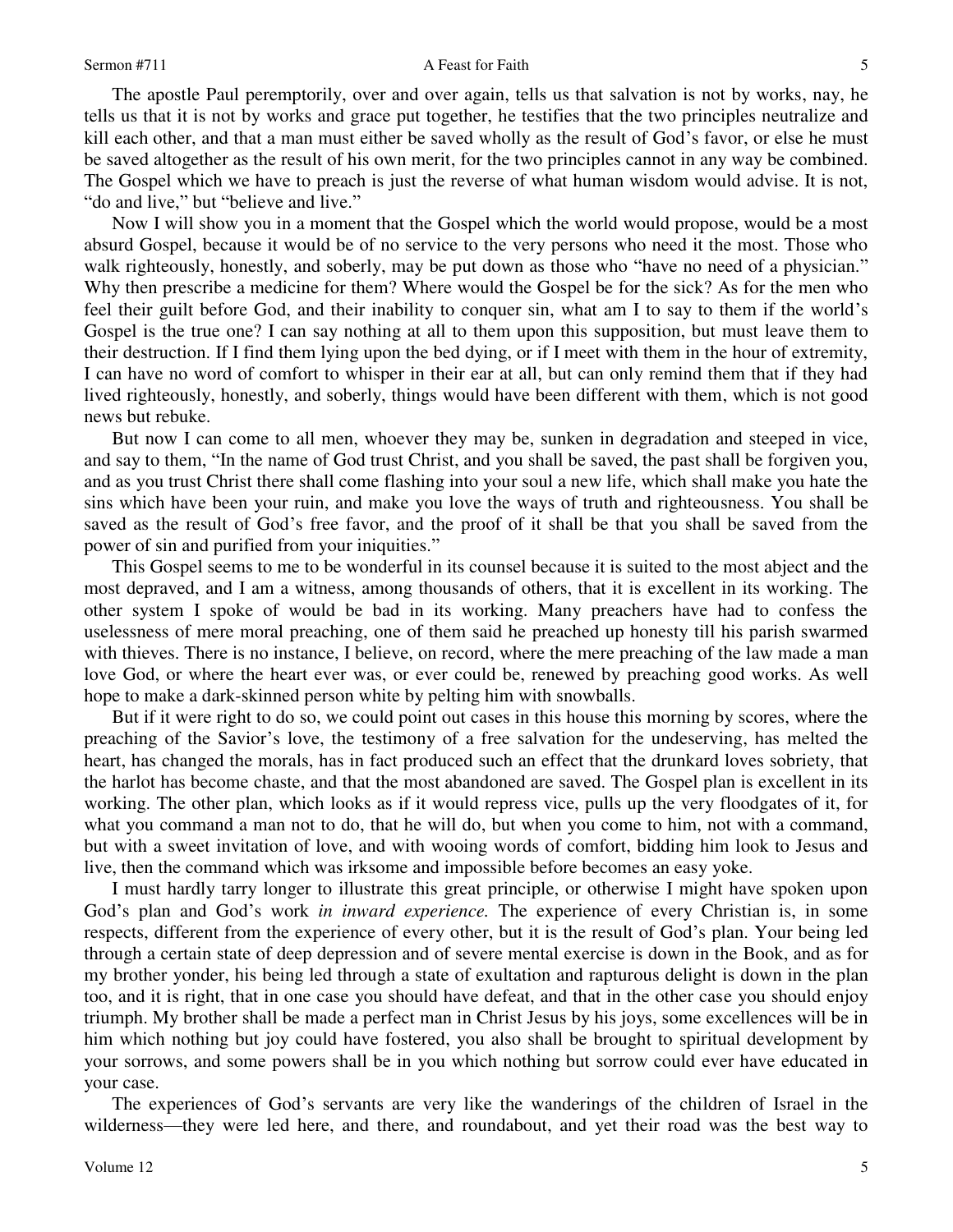#### A Feast for Faith Sermon #711

Canaan. Sometimes a straight line is not the shortest distance between two places, it is in mathematics, but it is not in experience, for there may be something between through which a straight line could not be drawn. There may be something in you which renders it necessary that God should not lead you in a straight line, and it may be best for you, to avoid insuperable obstacles, by going round about.

Another illustration will be found in *the use of instrumentality.* It is a wonderful design of God to use one man to be the means of the conversion of another, because the man who does the work is as much benefited as the man upon whom the work is done. It is a great means of grace to the minister to be allowed to preach as well as a great means of grace to the hearers to be able to hear. The Sunday school teacher is as much benefited as are his scholars and all of you who are watering others shall be watered yourselves. It is a wise thing on the part of God to use the Christian for the good of others because it tends to edification. And then how excellent it is in working!

I am sure there is nothing more excellent than when a church is all at work. Then you see the excellences of instrumentality—no quarrellings, no bickering, no jealousies, all are active. But let the same Christians have nothing to do, and straightway they meet with that black master who is said always to find work for idle people, they begin snarling, they become cantankerous and full of bitterness, and find fault first with all the world in general, and then with their brethren in particular, and lastly with themselves. No man is so near to the utmost extremity of misery as that man who has nothing to do. "How died so and so?" said one. "He died of having nothing to do," was the answer. "Ah!" said the other, "that is enough to kill any of us," and so it is, let us escape from such a calamity. It is wise in God's counsel to use instrumentality, and it is excellent in working when it comes to be carried out.

I must not, however, weary you with these illustrations. I will only say that the best illustration of all will be when, at the last, *God's counsels shall be perfectly fulfilled.* The end is coming. Although the ages may appear to drag their weary length along, yet he who looks upon them after God's fashion, considers them to be but as a watch in the night, in a few more days the whole of God's purposes, with regard to the race of men here below, will be fulfilled, the last messenger of mercy will have delivered his message, and the last elect soul will have received it.

The time shall come when the last vessel of mercy shall be taken out from among the ruins of the fall, and set in its place where Jesus dwells. Then comes the end, and when that end comes, we shall read, as far as may be, the whole of God's purpose as one grand poem, and there will not be one verse in it that has a syllable too much, or a word too little, there will not be one stanza or canto redundant, much less one that is erased, but from beginning to end we shall see the master pen and the mastermind drawing forth the glorious array of majestic thoughts, and with angels, and seraphs, and principalities, and powers, we shall burst forth into one mighty song—"Hallelujah! Hallelujah! Hallelujah! the Lord God Omnipotent reigns." We shall see how from the first even to the last, the King has been sitting upon the floods and ruling all things according to His own will. "From seeming evil still evoking good, and better still, and better still in infinite progression," to the praise of His own glory forever and ever.

**II.** This being the doctrine of the text, I now want, as God shall help me, to give you SOME OF THE LESSONS FROM IT.

Believe me, I have not laid down this doctrine in order that it may be a bed for you to stretch yourselves upon, nor even that it may be a coverlet for you to wrap yourselves in, but I have done it with a practical purpose in view.

First, I have a word to say *to those unconverted persons who have some desire after salvation.* Dear hearers, I would to God that, seeing His counsel is so wondrous, *you would agree to it.* It is in His counsel that sinners shall be saved by grace through believing in Christ. You have been setting up your own notion. You say that sinners should be saved by getting themselves into a state of gloominess, that sinners should be saved by humbling their minds. At least, that is what I suppose you are saying, for you say you cannot be saved because you do not feel enough, that is to say, your plan is that you should be saved as sinners, prepared to be saved, and God's plan is that you should be saved just as you are. He wills to deal with you just where you now are, in your spiritual blindness, ignorance, hardness of heart,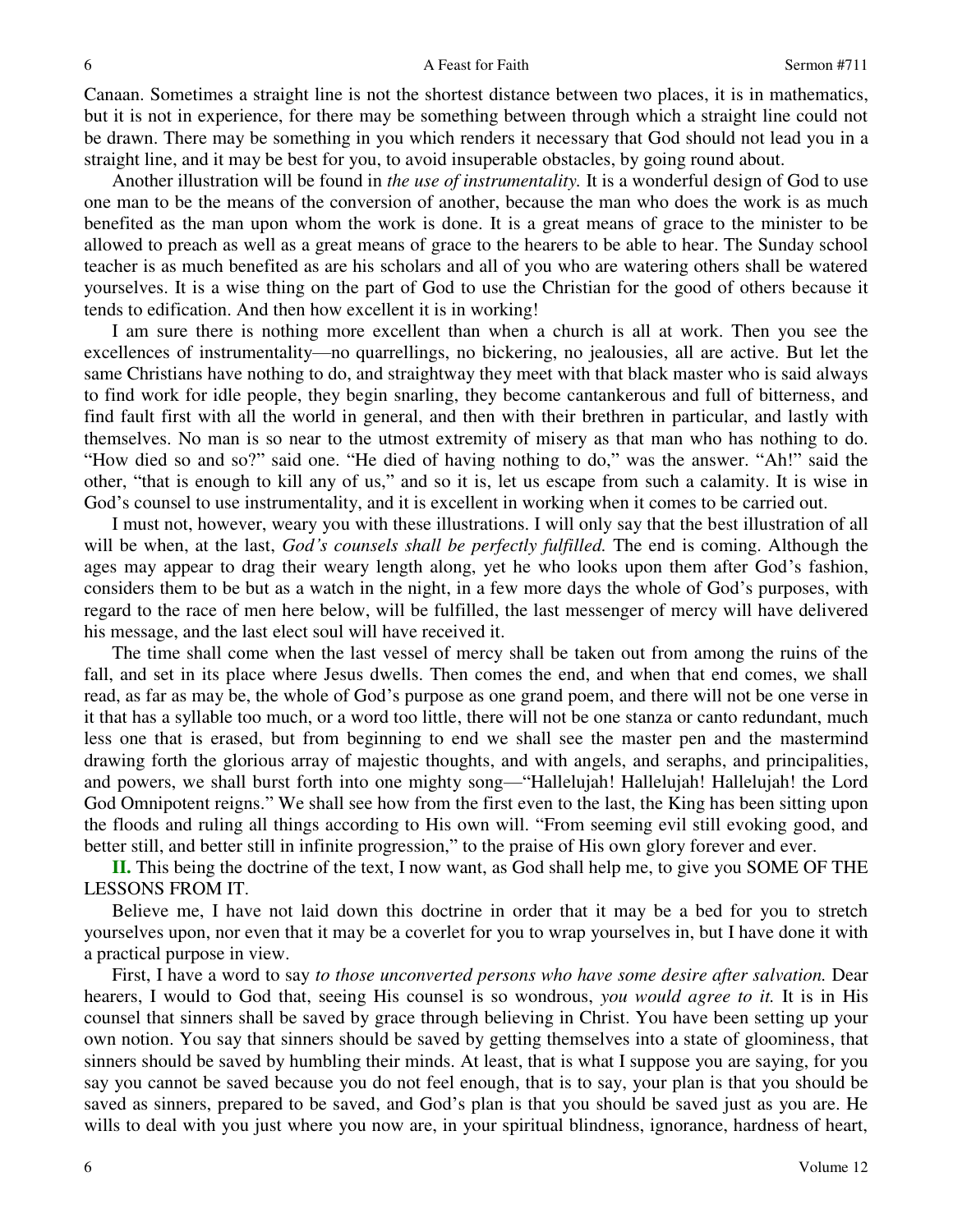or whatever else may be the form of your spiritual malady, His plan is that you should look to Jesus as you are, and that, looking, you should live. You will find this plan of God's, not only wise in counsel, but also excellent in working. I have tried it, and therefore I can speak experientially. It is a blessed way of salvation, that way of, "Look and live," but the blessedness of it must be felt to be understood. I looked to Him and was lightened, and many, many, many around me have done the same, and could rise up now and sing the hymn*—*

> *"I came to Jesus as I was, Weary, and worn, and sad; I found in Him a resting place, And He has made me glad."*

You gave your mental assent to the principle which I laid down, that God is wonderful in His design, and excellent in working out His design, oh that you might give your heart's consent to this truth of, and say, "Yes, Lord, it is a good way of salvation. I yield myself to it, Lord, work salvation in me, I will from now on have nothing to do with my own merit and strength, I will be dead, Lord, that You may live in me, I will be nothing, that You may be my all in all." Oh, I am happy, I am thrice happy, if a soul is now agreeing to that! O Heart! you shall see His face, for when you accept Him it is a clear proof that He has long ago loved you, and when you are agreed with Him it is because He determined that you should be a sheep of His pasture.

Another word and this is not to the sinner, but *to you the people of God.* You believe that God is wise in His counsel, and excellent in His working, and you did not kick against the truth as I laid it down—did you? Now I want you *to agree to this in your own particular case.* I know there are some of you here who, when it comes to the point, believe it as a doctrine, but you do not believe it in your own case. You say, "I cannot understand God's dealings with me." As if it were expected that you should! But you also add, "I cannot believe that God has good designs in it." My dear friend, you must believe it, or else—what! shall I dare to say it?—yes, I will say it, John said that if a man did not believe God, he made God a liar, and so you who do not believe in God's wisdom make Him a fool! Do you not shrink from that? I know you must do. You do in effect, when you doubt the wisdom of Providence, make God out to be a blunderer, or else to be unkind! Would you do either? No, your heart is shocked at the idea.

It is all right, then, my sister, it is all right, my brother, there cannot be a doubt of it, can there? If our business is in His hands, it will all come right. *You* cannot get the rudder round, the vessel will go on the wrong tack, but *He* can do it. *He* knows how to get to the point that you are aiming at and that He is aiming at, and He will get you there even as sailors get their vessels to where they want to go by tacking about. So will it be with you. Your course is all mapped out by your Lord. Nothing will take Him by surprise. There will be no novelties to Him. There will be no occurrences which He did not foresee, and for which, therefore, He was not provided. He has arranged all, and you have but to patiently wait and you shall sing a song of deliverance.

But these are not the lessons I wanted to teach. They are both valuable, but I now desire *to speak to those of my brethren and sisters who are my fellow workers.* The workers and the sufferers are the cream of the church. Workers, here is a lesson for you. I will try to learn it myself. It is this—*when we are going to work for God do not let us be in such a mighty hurry.* I know our slow-going friends will like that advice, but I do not mean what they think I do. Do not let us seem to encourage them in their laziness by making blunders through over haste, for they will be sure to say, "Ah! you should have been as slow as we are, and you would not have fallen into these errors." Just so, but it is better to do good and blunder than to lie and rot in idleness.

Brother workers, let us have a well-formed plan, and let it be God's plan. Very frequently I am afraid that we sketch out our plan ourselves, and if we do that without waiting upon God we are not walking in the path of faith, we are not bringing in Him who is "wonderful in counsel" to our help, and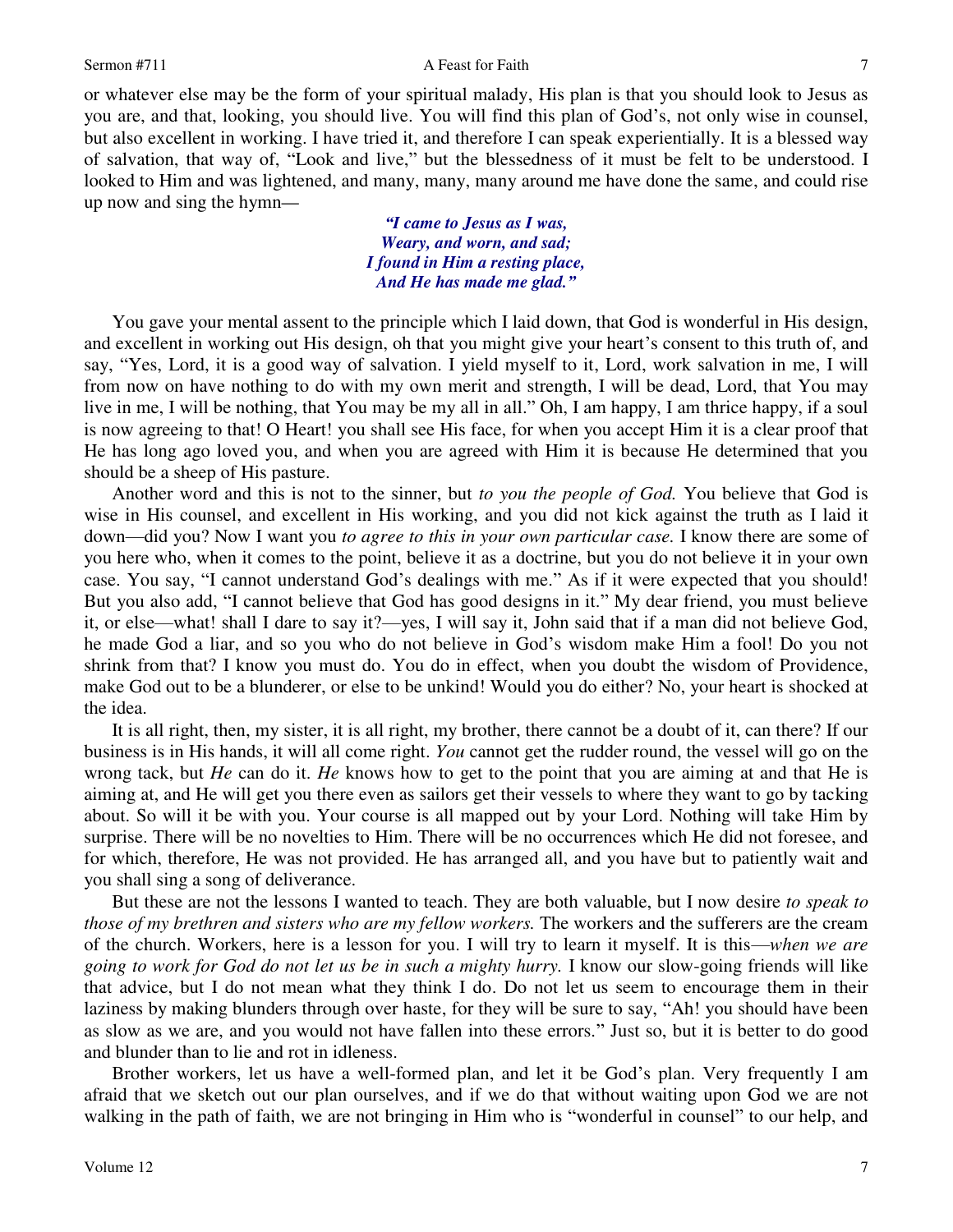### A Feast for Faith Sermon #711

we must not, therefore, expect to have Him who is "excellent in working" for our assistance. We must do God's work in His own way. Sitting with Mary at the Master's feet is the very best preparation for doing the work which Martha did without being "cumbered" by it. Oh! when I know that I am following and not leading, that I am not running before God's cloud, and like a fool, hunting out my own way in the wilderness, but I see that I have His footsteps before me, it is happy and safe walking. Friends may say, "Ah! rash young man, you are risking so much," and unbelief may cry, "Let me see the pounds, shillings, and pence, and we can go on," but faith cries, "If it is God's way I know I am no fool, I know I am safe."—

> *"'Tis safer, Lord, to trust in Thee, And on Thy care depend, Than trust in men of high degree, Or e'en have kings our friend."*

God never fails the man who, in simple, child-like faith, rests entirely upon Him. Have you never noticed that when you are content to wait for God's plan it opens up to you very wonderfully? You could not have opened it up, you did not understand it, but He cleared the way, instead of laying awake all night, how much better to go to sleep, and wake up in the morning, and find that God had done all for you. Faith goes forward in the name of God and the gates of iron open to her through Divine strength. Let not your wisdom misguide you, your folly will not if your wisdom does not. Let not your strength make you weak, and then your weakness will be no hindrance.

Do not imagine when you have learned God's plan, that you will understand it, for it was not meant for you to understand. I do not suppose that the most of the bricklayers who are employed by our great builders understand at all what the house which they are building is to be like. Very likely nine out of ten of those who go up the ladder with the hods of mortar, or stand on the scaffolding with their trowels at work, have no idea as to whether the building is to come out Gothic or Grecian. They have nothing to do with that, they have merely to carry their mortar and to lay the bricks, and do their day's work. This is just what you and I have to do. Whether the Lord may leave me to carry out the work, or whether He may take me off and put others to accomplish His design, should be the same to me, I have but to do my daily work, and to trust the great Architect who is "wonderful in counsel and excellent in working," that though I may not know it, He will most certainly bring out the grandest results from the accumulated labors of all His servants.

Again, when we do know God's plan, *we must remember to carry it out,* for that same God who is "wonderful in counsel" is also "excellent in working." Do not sit down and be so pleased with the plan that you never try it. I must confess that I like to see a well-thumbed Bible better than more dainty copies, because I see that it has been used. When you see a plan in an architect's office that is very new and very pretty to look at, you say, "Ah! nothing has been done with it," but when you see a plan that is smudgy, and torn, and almost broken through where it has been folded, you know that the man has done something with it. Now, do not fall in love with the plan*,* and think it is very pretty, but never carry it out.

When Dr. Guthrie wanted his Ragged-schools founded, he called on a certain minister, who said, "Well you know, Mr. Guthrie, there is nothing very new in your scheme, I and Mr. So-and-so have been thinking over a similar plan to yours for the last twenty years." "Oh! yes," said Dr. Guthrie, "I dare say, but you have never carried it out." So some people are always thinking over some very fine plan of their own, but while the grass grows the steed starves. Now the God who plans also works, let us believe this. Christian, God has planned to divide the Red Sea and He says, "Go forward!" and are you going to sit still till the sea is divided for you? No, in God's name, man, go forward, and the sea will be divided when you need it to be divided, but not before. What use would there be in having the Red Sea out of its normal condition, and its bed laid dry for hours before the hosts are to walk through it? You shall have God's help when you want it, and you are not to expect that God will minister to the cravings of your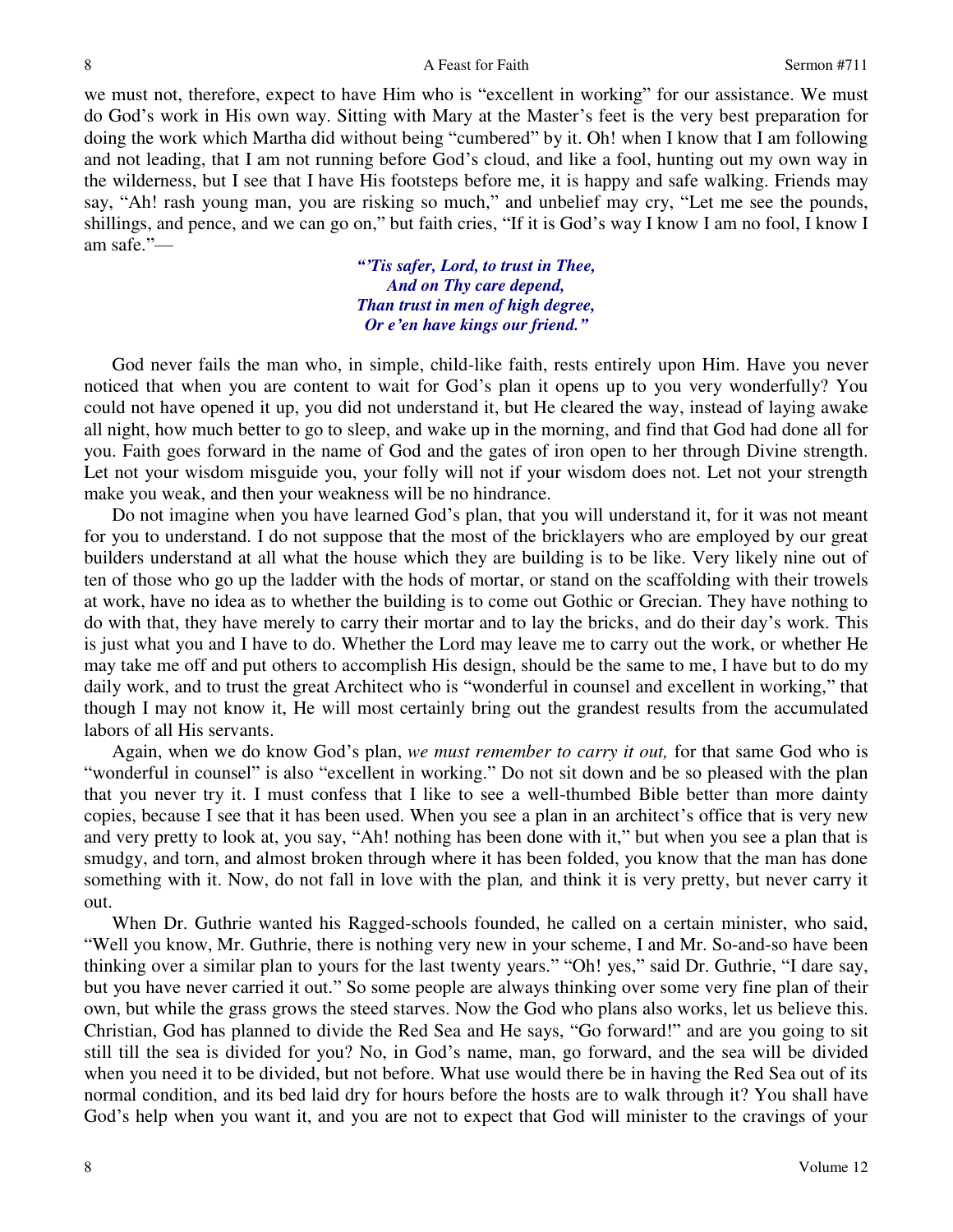unbelief. No, trust in Him, and you shall see wonders, but if you will not trust in Him, neither shall you see Him. "He could not do many mighty works there, because of their unbelief."

And, brethren and sisters, when you are resolved to carry out God's plan, *I hope you will joyfully expect singular assistance.* I may not often quote my own life as an example except to you who are my friends and fellow workers, and to whom my life is but your own brought out in public. You know how we, as a church, have been led to see mysteriously the hand of God.

I recollect one night, when we resolved to build this house of prayer, we knew that we were poor, much too poor to ever be able to raise so large a sum as this house would cost, especially when the vow was registered that it should never be built with borrowed money, but should either be paid for or else not built at all, I recollect preaching that evening from the text, "And the iron did swim," and saying that the building of this house seemed as likely a thing to happen as if the iron should swim, but I said I was glad it was twenty-five pounds which we wanted, for if it had been only five thousand pounds, or ten thousand pounds, we might feel able to raise it, but twenty-five thousand pounds was impossible, only I believed that God could do impossibilities. It was one of the most singular things that ever occurred, when a friend at a distance whom I never saw but once in my life, and who had no connection with us, put down five thousand pounds himself toward it. We were encouraged, we went to work, and the thing was done, and as it went on more and more singular helps were sent.

When the College of which I am president had been commenced, for a year or so all my means stayed, my purse was dried up, and I had no other means of carrying it on. In this very house, one Sunday evening, I had paid away all I had for the support of my young men for the ministry. There is a dear friend now sitting behind me who knows the truth of what I am saying. I said to him, "There is nothing left whatever." He said, "You have a good banker, sir." "Yes," I said, "and I should like to draw upon Him now, for I have nothing." "Well," said he, "how do you know? Have you prayed about it?" "Yes, I have." "Well, then, leave it with Him, have you opened your letters?" "No, I do not open my letters on Sundays." "Well," said he, "open them for once." I did so, and in the first one I opened there was a banker's letter to this effect—"Dear Sir, We beg to inform you that a lady, totally unknown to us, has left with us two hundred pounds for you to use in the education of young men."

Such a sum has never come since, and it never came before, and I have no more idea than the dead in their graves how it came then, nor who it came from, but to me it seemed that it came directly from God. We have gone on ever since with that work successfully, and are resolved to launch out into others, and I believe that we only want as a church, and your pastor only wants as your pastor, to have faith in God, and we shall find Him "wonderful in counsel and excellent in working." Wherever there is the hand of a true man there is the wing of an angel. Wherever there is the working of the sword of Joshua and the prayer of Moses, the almighty arm of the God of Israel is present. You have but to believe, and to go forward, leaning upon Him who made heaven and earth, and all will be well.

Let us pluck up courage, and from this very morning let us feel that we are not to be guided by the dogmas of carnal prudence, but by the dictates of FAITH IN THE INVISIBLE GOD. Let us no longer measure means, and calculate possibilities, but let us go to Him who cannot be measured or limited. Let us trust Him where we cannot trace Him. Let us serve Him with might and main, and, to use the words of Gerhardt*—*

> *"Let us in life and death His steadfast truth declare; And publish with our latest breath, His love and guardian care!"*

# **PORTION OF SCRIPTURE READ BEFORE SERMON—ISAIAH 28:9-29.**